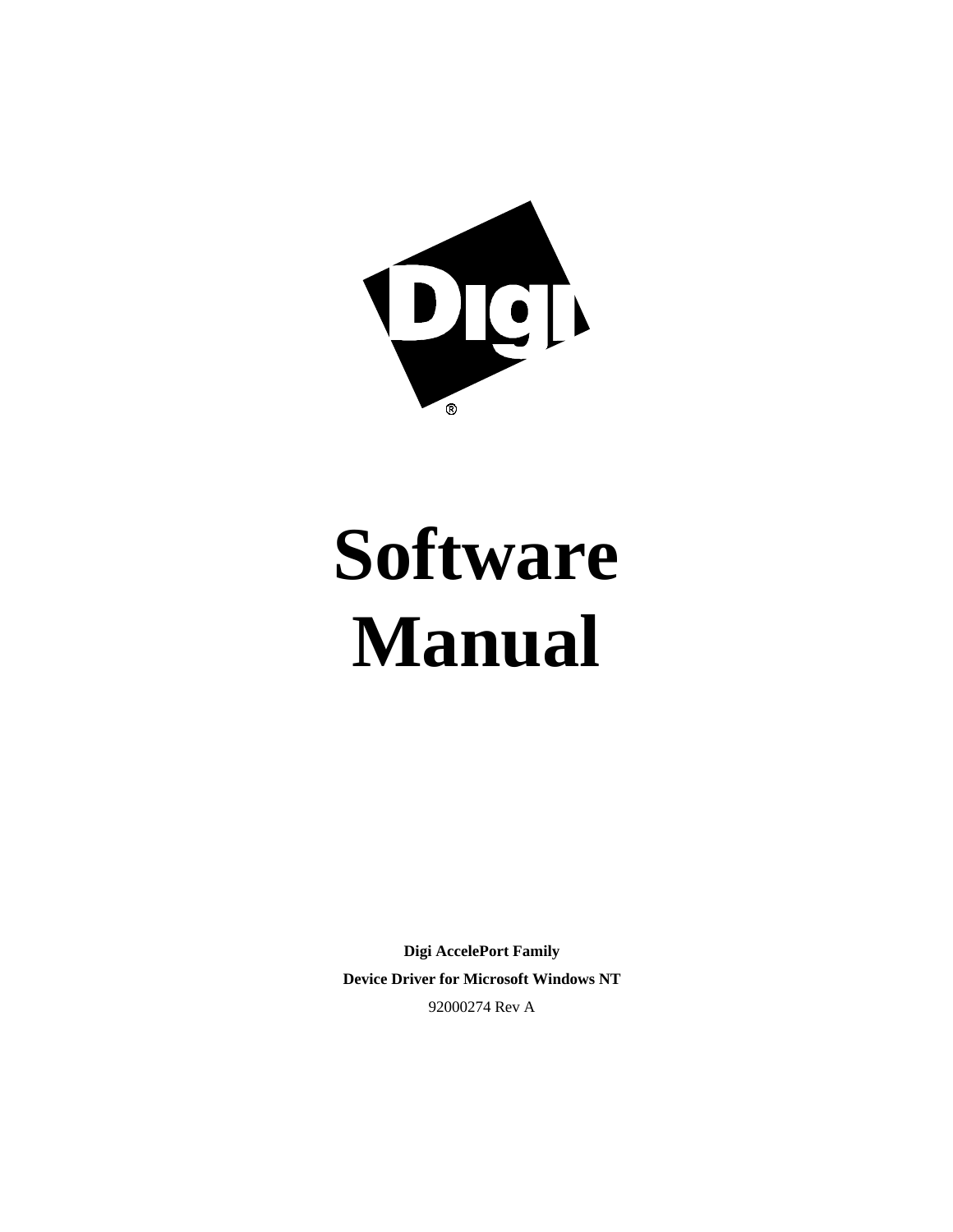AccelePort and the Digi logo **polyton** are either trademarks or registered trademarks of Digi International Inc. in the United States and/or other countries.

**Xe**, **4e**, **8e**, **Xr**, **4r**, **8r**, **Xr 920**, **4r 920**, **8r 920**, **Xem**, **C/X**, **EPC/X**, **C/CON-16**, **C/CON-8**, **EPC/CON-16**, **PORTS/16em** and **PORTS/8em** are trademarks of Digi International Inc.

Microsoft, Windows and Windows NT are either trademarks or registered trademarks of Microsoft Corporation in the United States and/or other countries.

All other brand and product names may be the trademarks of their respective holders.

#### © Digi International Inc. 1997 All Rights Reserved

Information in this document is subject to change without notice and does not represent a commitment on the part of Digi International.

Digi provides this document "as is", without warranty of any kind, either expressed or implied, including, but not limited to, the implied warranties of fitness or merchantability for a particular purpose. Digi may make improvements and/or changes in this manual or in the product(s) and/or the program(s) described in this manual at any time.

This product could include technical inaccuracies or typographical errors. Changes are periodically made to the information herein; these changes may be incorporated in new editions of the publication.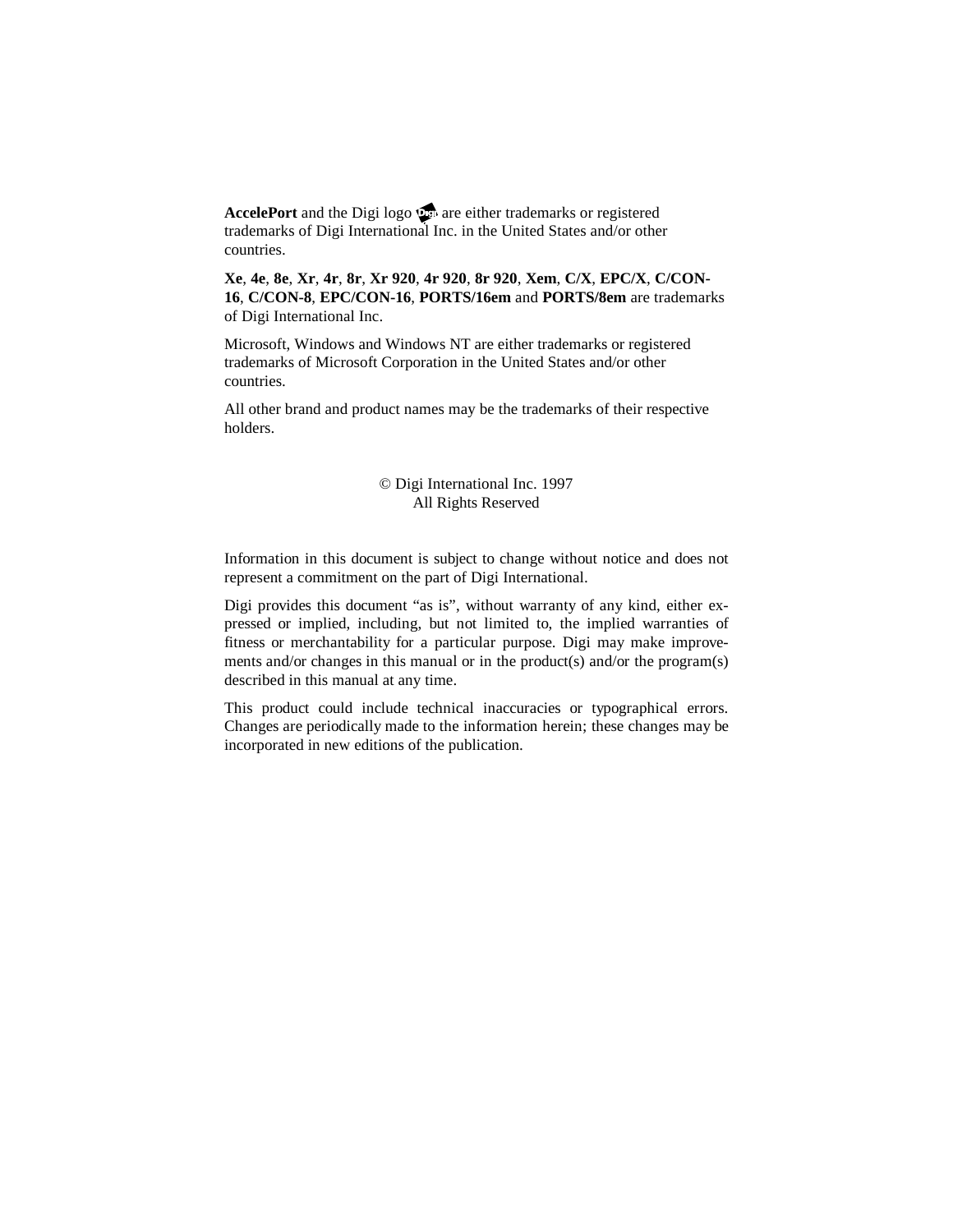## **Table of Contents**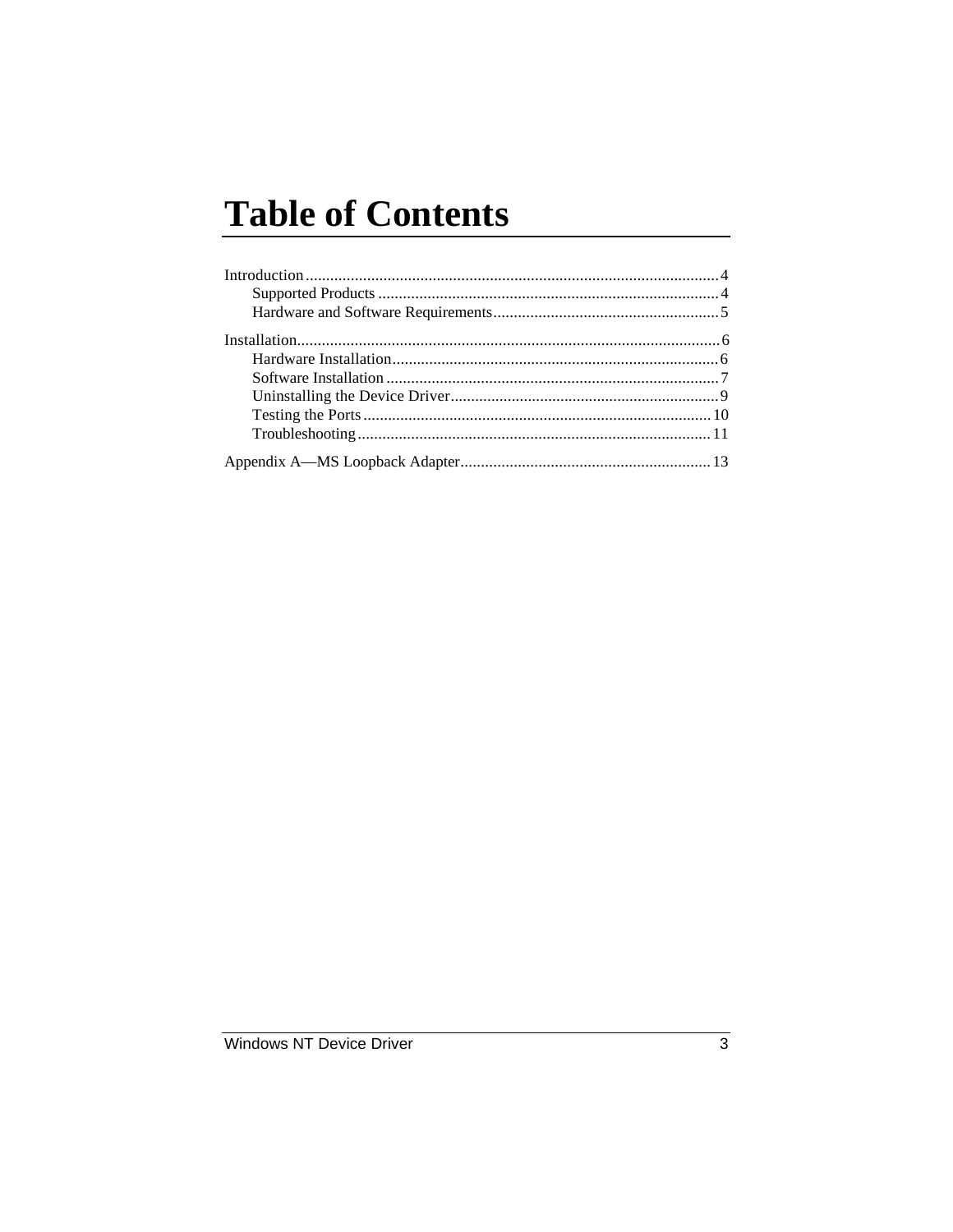## **Introduction**

This manual provides the information you need to install, configure and operate Digi AccelePort<sup>®</sup> asynchronous serial communications adapters in Microsoft<sup>®</sup> Windows® NT environments. The accompanying diskette contains all of the files required to install and configure the device driver software.

The Digi device driver for Windows NT provides full communications support for all applications which use the Windows® COMM API. This device driver does not support virtual UARTs or Interrupt 14h BIOS commands.



Be sure to read the text file **README.TXT**, included on the device driver diskette. This file contains information that was not available at the time of this manual's publication.

## **Supported Products**

The Windows 95 device driver package supports the following AccelePort adapters on Intel x86 and DEC Alpha platforms:

- $\operatorname{Kr}^{\mathbb{N}}$  ISA,  $\operatorname{Kr}^{\mathbb{N}}$  PCI,  $\operatorname{Xr}$  920<sup> $\mathbb{N}$ </sup> ISA and  $\operatorname{Xr}$  920<sup> $\mathbb{N}$ </sup> PCI four and eight port adapters
- $Xe^{TM}$  two, four and eight port adapters
- Xem™ ISA and Xem™ PCI host adapters
- $C/X^{\mathbb{N}}$  ISA and  $C/X^{\mathbb{N}}$  PCI host adapters
- EPC/ $X^{\mathbb{N}}$  ISA and EPC/ $X^{\mathbb{N}}$  PCI host adapters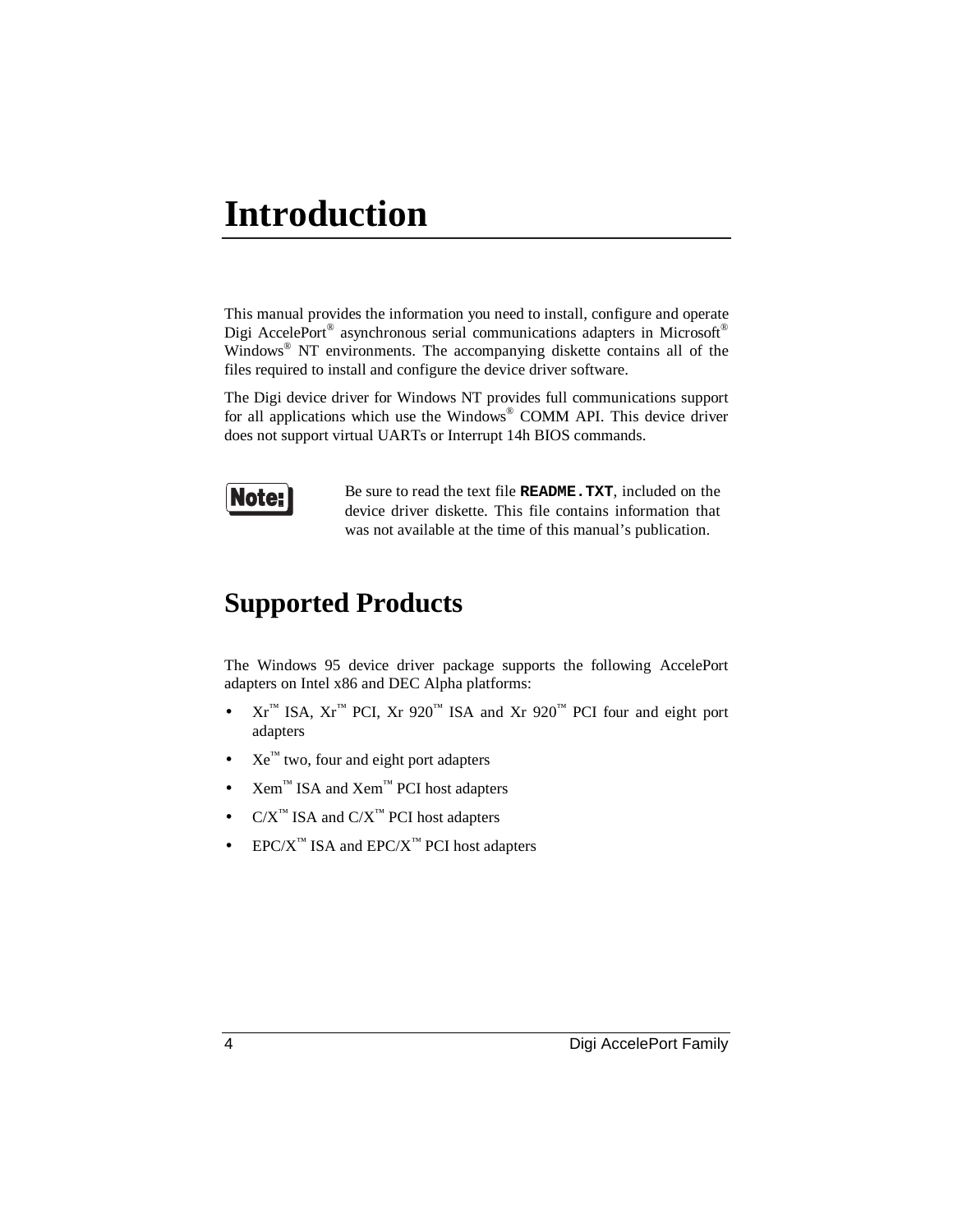## **Hardware and Software Requirements**

- One or more Digi intelligent serial communications adapters (AccelePort Xr/Xr 920, AccelePort Xe, AccelePort C/X, AccelePort EPC/X or AccelePort Xem).
- Microsoft Windows NT.
- One or more application programs, such as the Windows NT Terminal program (for NT 3.51), HyperTerminal (for NT 4.0), PROCOMM PLUS for Windows or Remote Access Service (RAS), which support Windows COMM API calls. Note that some application programs support only ports COM1-COM9. Others can handle more ports, but require a prefix of "**\\.\**" before the name (for example, **\\.\COM10**). Check the documentation for your communications application to find out how it handles ports above COM9.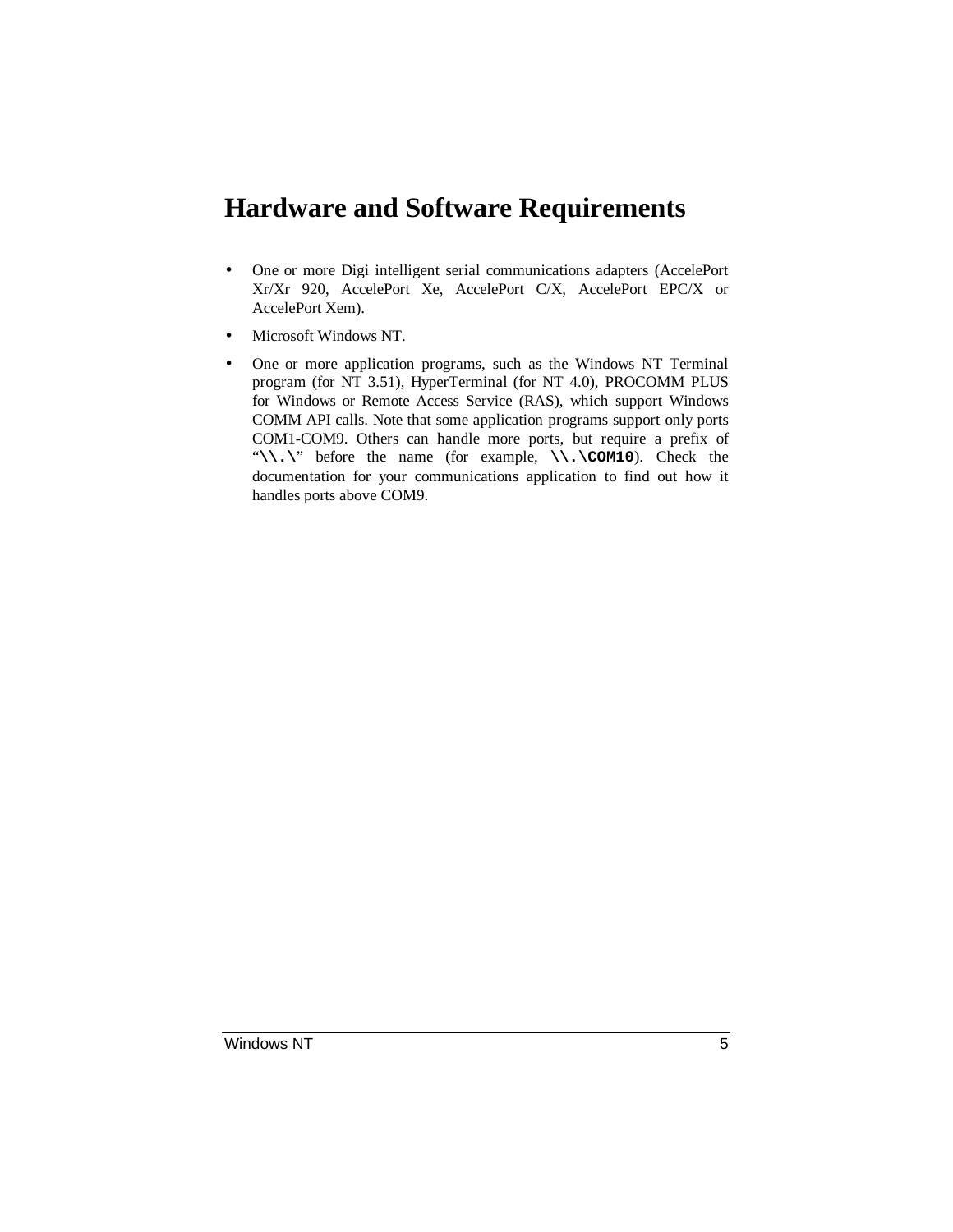## **Hardware Installation**

Before proceeding with the software installation for the Microsoft Windows device driver, you must first install the adapter(s) according to the instructions in the *Installation Guide* for your adapter.



When installing multiple PCI adapters, it is necessary to install and configure them one at a time to insure that the correct parameters are applied to each adapter.

If you move a PCI adapter from one slot to another, you will need to remove the adapter installation and reinstall the driver with the adapter in the new slot.



*Before installing the Windows Device driver, be sure to run the User Diagnostics to verify that the adapter is working correctly. See the* Installation Guide *for your adapter for details.*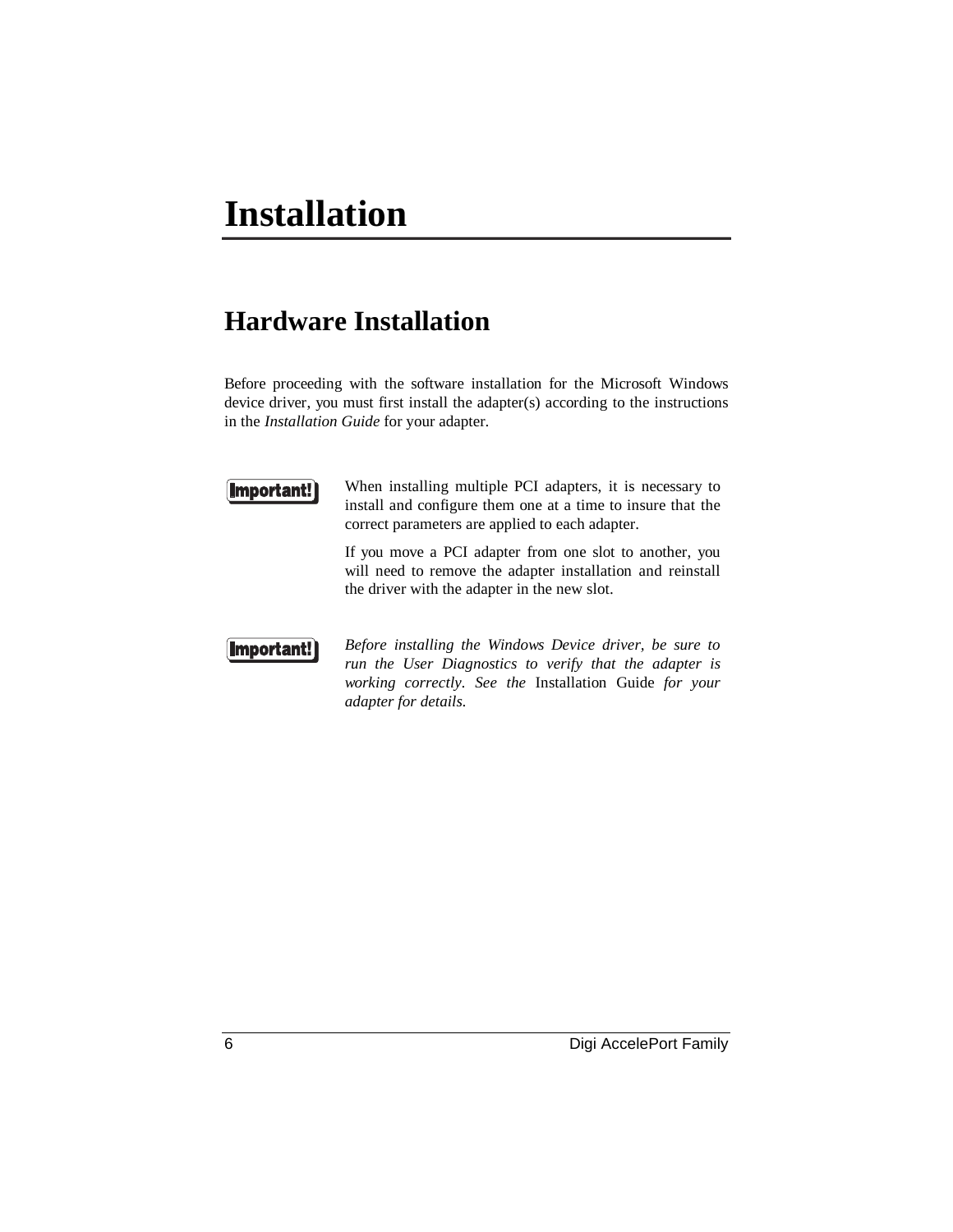## **Software Installation**

### $[$  Important! $]$

Microsoft Windows NT Networking must be installed on your system before the AccelePort device driver can be installed.

- If you have previously installed an Ethernet or other network interface adapter, Windows NT Networking was installed at that time, and no further action is necessary.
- If you are installing both an AccelePort adapter and a network interface adapter at this time, install the network interface adapter *first*, then install the AccelePort device driver.
- If you are installing only an AccelePort adapter, and no other network interface adapter is present, you need to install the MS Loopback Adapter, a software network interface emulator which enables the computer to connect to network resources which are actually local. See Appendix A for details.
- **1.** Start Windows NT.
- **2.** From the Windows NT Control Panel, select the **Network** icon.
- **3.** If you have not previously installed an Ethernet or other network interface card, you will get a message stating that Microsoft Networking is not installed. If this occurs, you need to either install a network interface card or MS Loopback Adapter. See Appendix A of this manual for the procedure for installing MS Loopback Adapter.
- **4. NT 4.0:**

Select the **Adapter** tab. Then click on **Add.** The **Select Network Adapter** dialog will be displayed. Click on **Have Disk.** You will now be asked to enter the path of the driver files. For example: **a:\i386** if you are installing from a floppy to an Intel system, or **a:\alpha** if you are installing from a floppy to an Alpha system.

**NT 3.51:**

Click on **Add Adapter**. This starts the Adapter Configuration Wizard. From the displayed list, select the entry "**<Other> Requires disk from manufacturer"** and click on **Continue**. You will now be asked to enter the path of the driver files. For example: **a:\i386** if you are installing from a floppy to an Intel system, or **a:\alpha** if you are installing from a floppy to an Alpha system.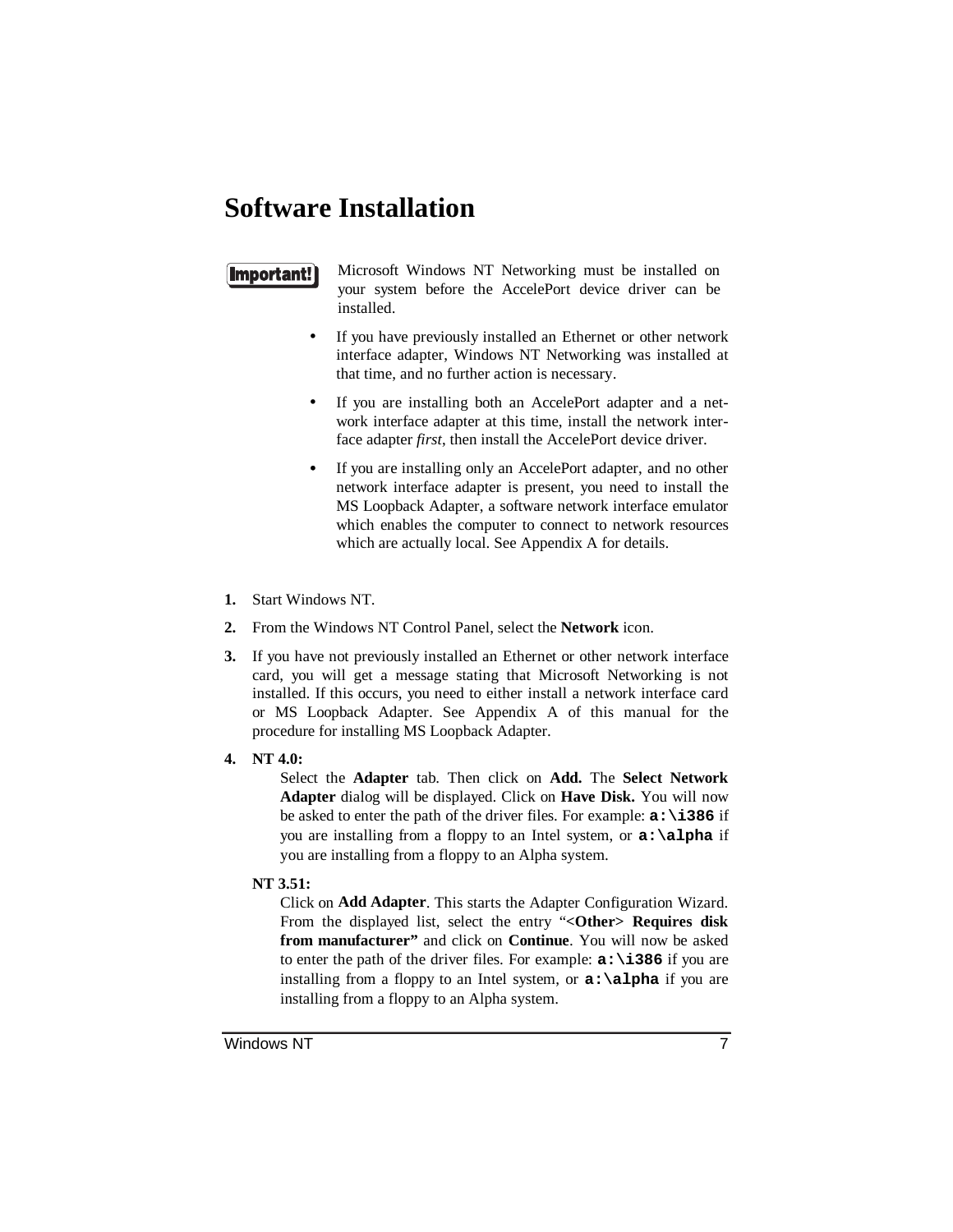- **4.** From the displayed pick list, select the adapter you wish to configure.
- **5.** If the adapter is an ISA adapter, you will now be asked for the I/O base port address and the Memory base address. You will also see a pictorial representation of the DIP switches on the end of the adapter; the graphic shows the correct switch setting for the selected I/O base port address (the memory base address for AccelePort adapters is set by the device driver).
- **6.** For  $C/X^{\mathbb{N}}$ , EPC/X<sup> $\mathbb{N}$ </sup> and Xem<sup>™</sup> systems, you will now be presented with dialogs for adding concentrators and PORTS™ and/or Modem/em™ modules to the configuration. These dialogs are fully documented in context-sensitive help screens.
- **7.** Once the adapter, concentrators and modules have been configured, you will see a "tree" of the system. The tree shows the adapter, concentrators, modules and ports, each of which can be configured via the "Properties" button. Detailed documentation for all configuration functions is provided through the Help system.
- **8.** Once all parameters have been set as desired, click on "OK" to exit the configuration applet.
- **9.** If you are installing multiple PCI adapters, install the next adapter and repeat the above steps.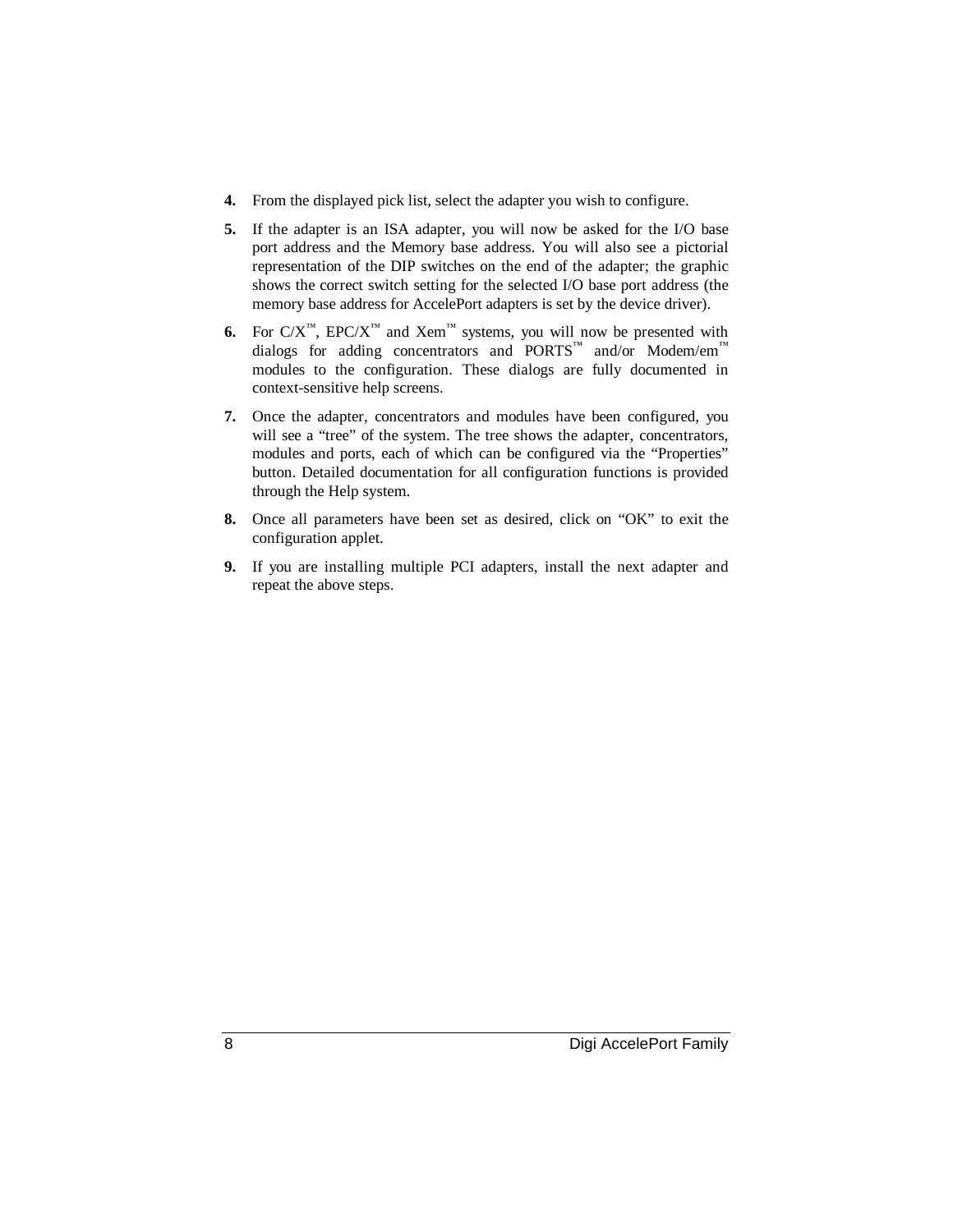## **Uninstalling the Device Driver**

To remove the Digi device driver, go to the Windows NT Control Panel, select **Network**, highlight the AccelePort adapter and click on **Remove**. Restart Windows NT to complete the removal process.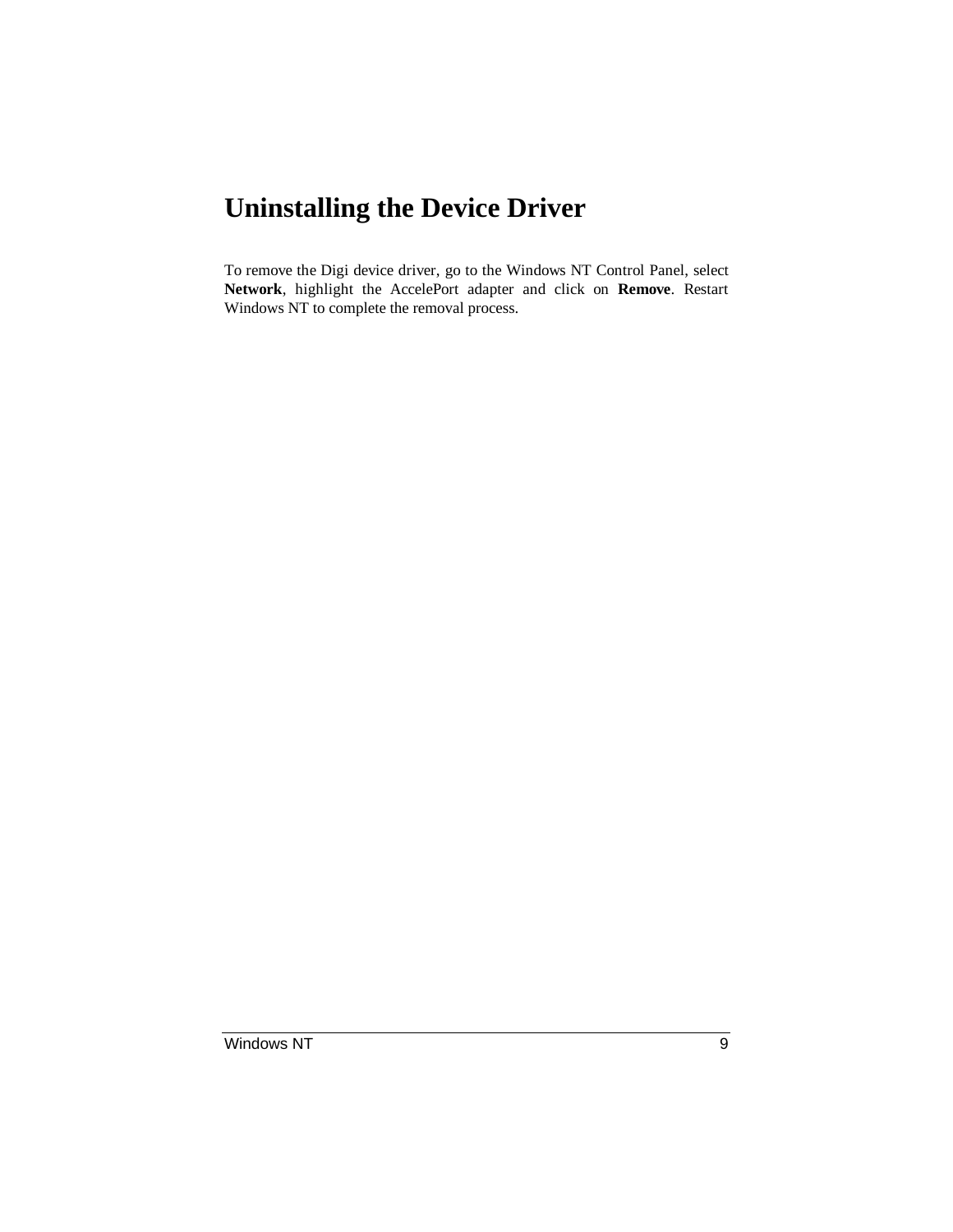## **Testing the Ports**

To test the Digi ports under Windows NT 3.51, you may use the Windows NT Terminal application or Digi's TTY.EXE.

To test the Digi ports under Windows NT 4.0, use the Windows NT HyperTerminal application or Digi's TTY.EXE.

Windows NT Terminal will allow you to test COM1-COM9.

TTY.EXE is a Digi application similar to Terminal, and allows you to test COM1-COM256. TTY.EXE may be obtained from Digi's World Wide Web and FTP servers (see the customer information packet included with your adapter for WWW and FTP information).



Windows NT will only recognize port names above COM9 if they are prefixed with "**\\.\**". For example, to access COM10, use **\\.\COM10**. For the sake of consistency, this convention may also be used for COM1-COM9, if desired. Some communications applications handle this automatically; consult your application's documentation to see how it handles port names.



The Windows NT device driver supports ALTPIN software re-wiring of the DCD and DSR signals to facilitate the use of 8-pin RJ-45 connectors with adapters which support RJ-45 connections.

Please note, however, that Microsoft RAS does not support ALTPIN. Therefore, if your adapter is equipped with RJ-45 connectors, and you intend to attach modems, you must use full 10-pin RJ-45 connectors.

See the *Installation Guide* for your adapter or concentrator for more information about ALTPIN wiring.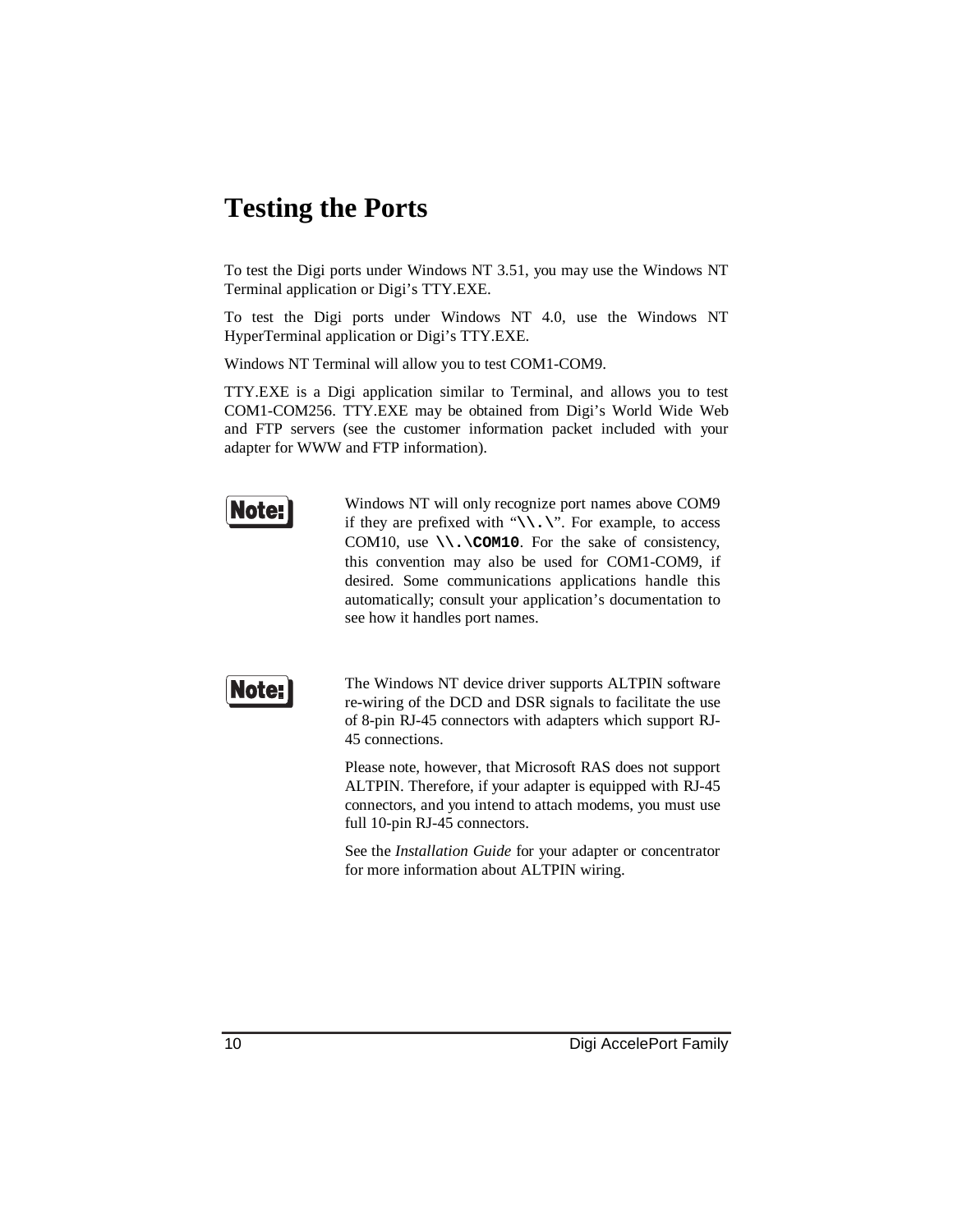## **Troubleshooting**

#### **Problem**

The following error message appears in the Event Viewer:

**Wait confirmation failed**…. (the exact wording of the error message varies with adapter type)

#### **Causes/Solutions**

- You have chosen the incorrect adapter type for the Digi product you have installed. Reinstall the driver (uninstall it first) with the correct adapter type.
- The adapter I/O address does not match the I/O address for which the Digi device driver was configured.

#### **Problem**

The following error message appears in the Event Viewer:

**BIOS image failed to load**…. (the exact wording of the error message varies with adapter type)

#### **Causes/Solutions**

- There is a conflict with the Memory Base Address you chose during installation. Reconfigure the driver with a different Memory Base Address.
- Shadow RAM is enabled for all or part of the memory address space assigned to the Digi adapter (depending on the adapter, the required address space is 8K, 32K or 64K, beginning at the Memory Base Address you set during driver installation). Check your computer's CMOS setup and make sure that shadowing is disabled for the addresses used by the Digi adapter.
- There is a hardware problem with the adapter. Contact Digi Technical Support.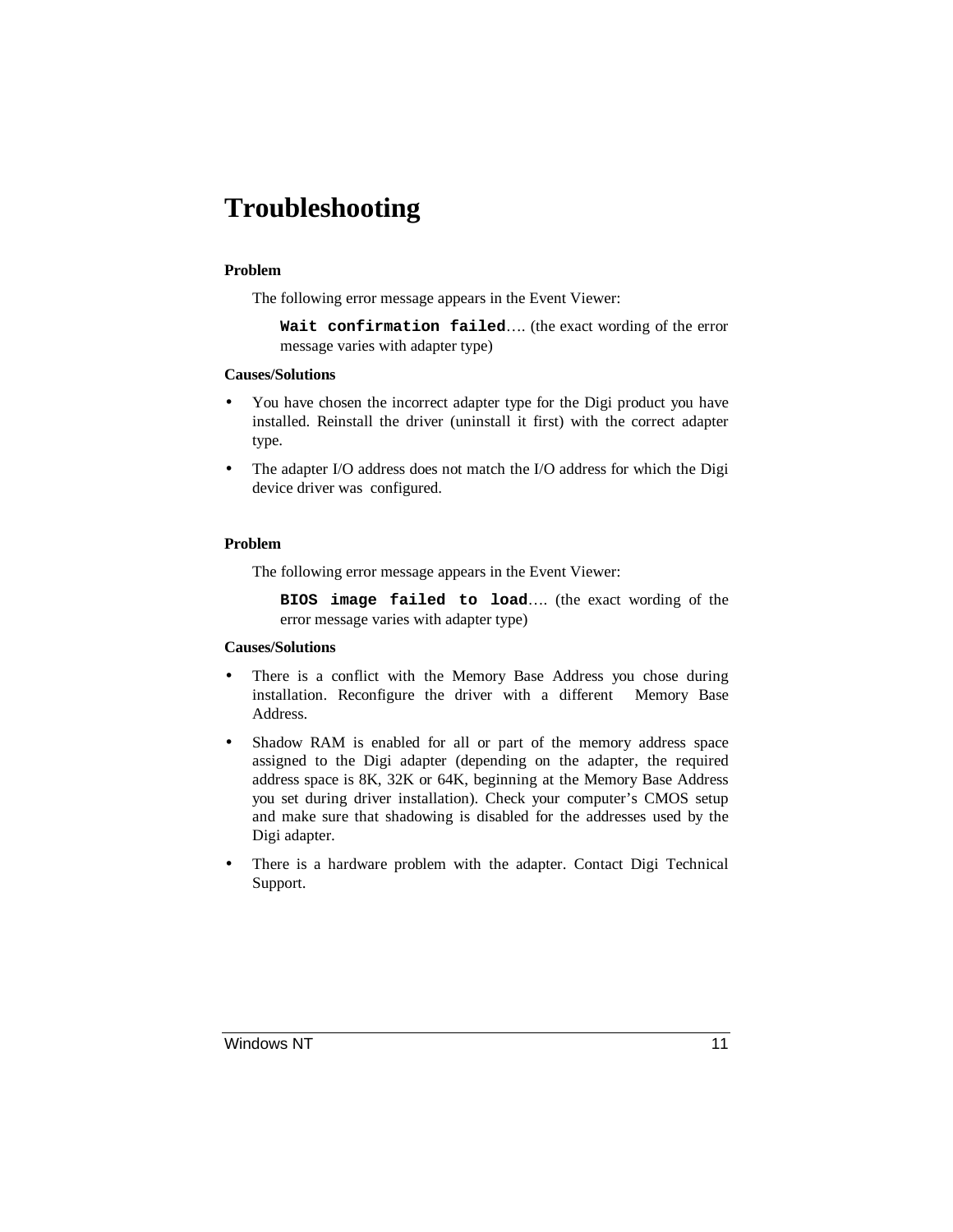#### **Problem**

The following error message appears in the Event Viewer:

```
While validating that COM3 was really a serial port, the
contents of the divisor latch register was identical to the
interrupt enable and the receive registers. The device is
assumed not to be a serial port and will be deleted.
```
#### **Causes/Solutions**

You may have configured one or more non-intelligent ports with the same name(s) as ports on the Digi adapter. The conflict must be removed either by re-mapping the conflicting Digi port or removing the conflicting nonintelligent port configuration.

The conflicting non-intelligent port may have been configured by making changes within the Control Panel Ports applet. You may correct these changes either from within the Control Panel Ports applet, or with the Registry Editor. If you are unsure of how to do this, call Digi Technical Support.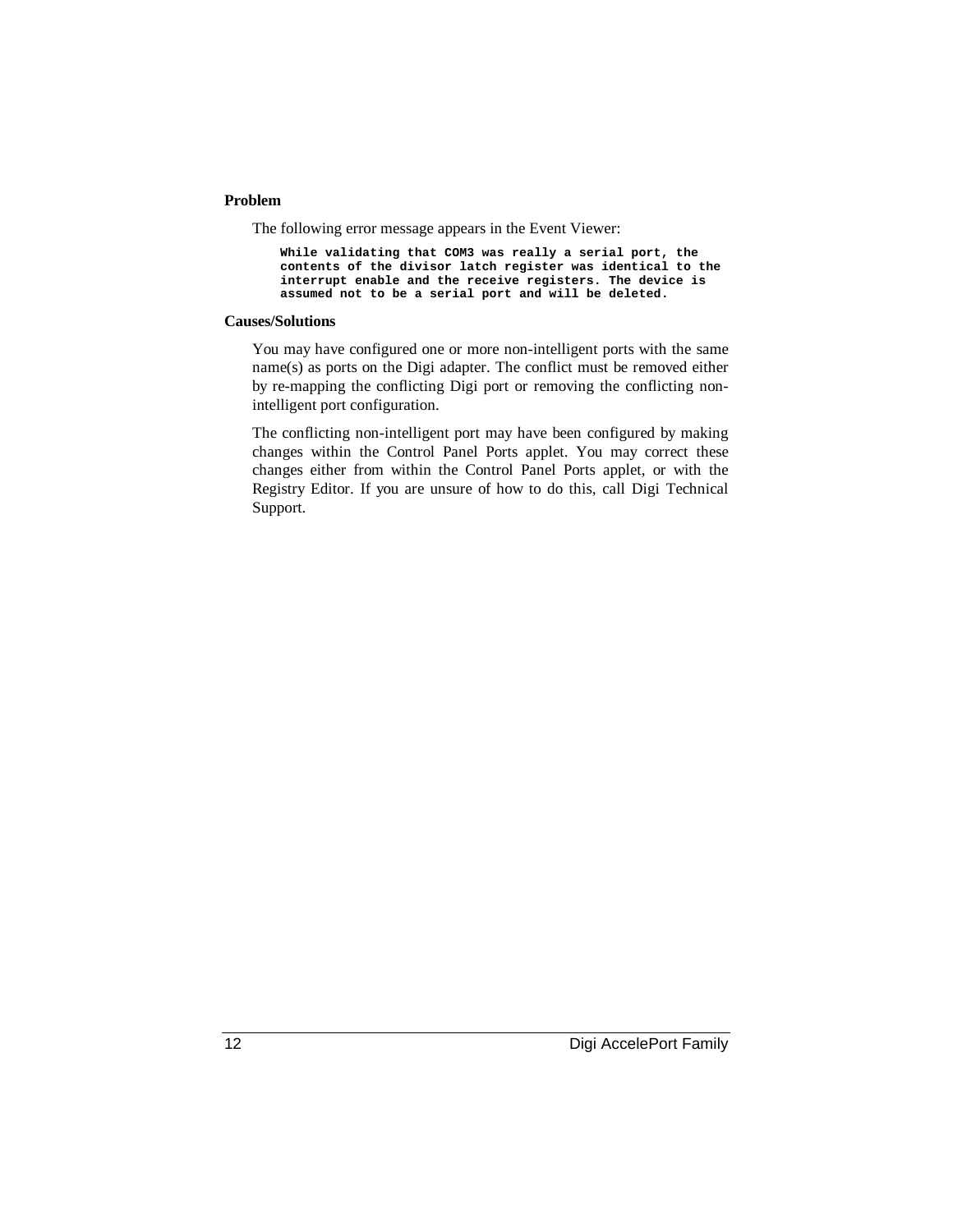## **Appendix A—MS Loopback Adapter**

If you have not previously installed an Ethernet or other network interface card, you may get a message stating that Microsoft Networking is not installed. If this occurs, you need to install MS Loopback Adapter, a software network interface emulator which enables the computer to connect to network resources which are actually local. MS Loopback is provided on your Windows NT system CD-ROM or diskettes. To install MS Loopback on your system, follow these steps:

#### **NT 4.0**

- 1. From the Windows NT Control Panel, select Network.
- 2. When the system displays: "Windows NT Networking is not installed. Do you want to install it now?", answer "Yes".
- 3. You will be asked if your computer is wired to the network or connected via Remote Access (modem); answer "Wired to the Network", and click Next.
- 4. Setup will now offer to search for a network card. Click "Select from list".
- 5. You will see a dialog box with a list of adapters. Scroll down to "MS Loopback", select it, and click Next.
- 6. When asked to choose a network protocol, pick NetBEUI and click Next.
- 7. You will be asked to specify what network services to install. Click Next to accept the defaults.
- 8. Click Next again to start the installation.
- 9. When asked for a directory path, enter **d:\i386\** (for Intel processors; use **d:\alpha\** for Alpha systems) and load your Windows NT CD-ROM. This assumes that your CD-ROM drive is drive D:.
- 10. When asked for the Frame Type, select 802.3 and click Continue.
- 11. You will now see the network bindings page. Click Next to accept the bindings.
- 12. Click Next to start the network.
- 13. Enter the name of your computer and workgroup and click Next.
- 14. Restart your computer to activate Windows NT Networking.